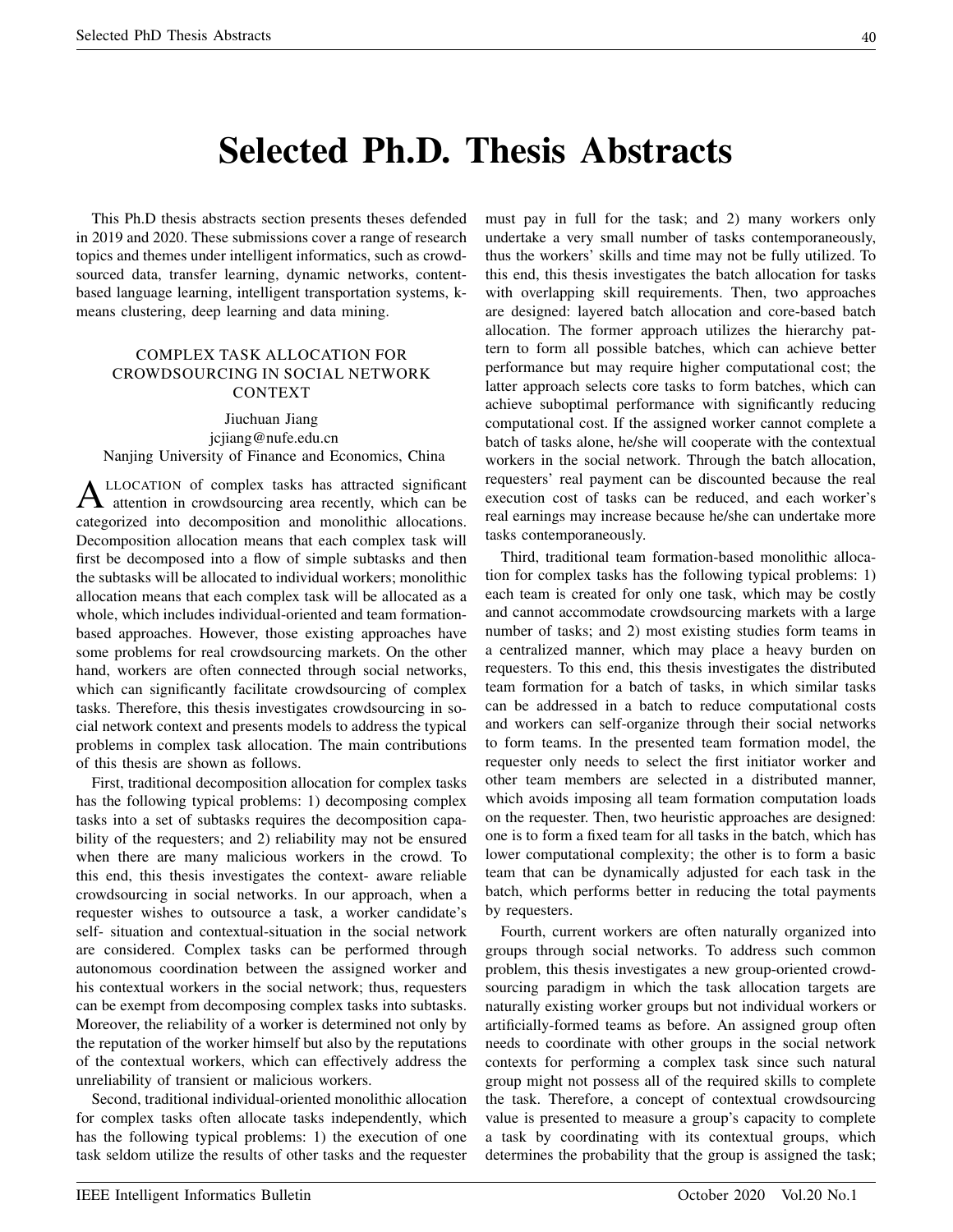then the task allocation algorithms, including the allocations of groups and the workers actually participating in executing the task, are designed.

In summary, this thesis develops new models to cover the shortages of previous complex task allocation works and designs efficient algorithms to solve the corresponding problems by considering the social network contexts. Experimental results conducted on real- world datasets collected from some representative crowdsourcing platforms show that the presented approaches outperform existing benchmark approaches in previous studies. The future work mainly includes designing a mechanism to identify malicious workers in the task allocation process and considering the factor of non-cooperation between workers for the complex task allocation.

## LINK PREDICTION VIA TRANSFER LEARNING ACROSS MULTIPLE DOMAINS

Paolo Mignone paolo.mignone@uniba.it University of Bari, Italy

THE data currently generated by modern society far exceeds<br>our ability to analyze them manually without the help of our ability to analyze them manually without the help of automated analytical techniques. In this regard, the research field of knowledge discovery from data (KDD) aims at developing methods and techniques for the automatic analysis and the discovery of knowledge from data. The most important phase of the KDD process, called data mining, consists in the identification of relationships and delivers results that can be exploited both by other systems or by human experts.

In recent years, the data mining research community has spent much effort on data represented as networks, since they allow a natural description of many social, biological and information systems. In particular, individuals/objects/items are represented as nodes in the network and relationships or interactions among them are represented as links.

Among the possible mining tasks on network data, many works focused on the identification of previously unknown links among nodes. This task, which is called *link prediction*, aims to identify previously unknown links among nodes, on the basis of other known links and on the basis of the attributes/features of nodes. The link prediction task could be performed as a binary classification task when positive links (i.e. the existing links) and negative links (i.e. the nonexisting links) are present. However, many real contexts are described according to the existing links among the nodes of the networks by lacking the negative links. This problem could be overcome by resorting to *transfer learning* methods.

In a classical machine learning setting, the learning is performed by considering a single target domain in order to learn a single task. Differently, in the transfer learning setting at least two domains are necessary. The goal is to exploit the knowledge of the source domain to improve the task in the target domain. Therefore, in this work three different and novel transfer learning methods are proposed which are able to fruitfully exploit the link knowledge of external and related networks in order to overcome the gap of the target network links' knowledge. Specifically, the proposed methods are able to originally combine the predictive model learned on the source network with the predictive model learned on the target network by constructing a hybrid predictive model that is more accurate to identify unknown links of the considered networks.

Experiments were performed by considering the mouse GRN as the source network and the human GRN as the target network. Quantitative and qualitative results showed that the proposed transfer learning methods are able to fruitfully exploit the knowledge acquired from the source network by outperforming state-of-the-art transfer learning methods. As a second contribution, the cross-organism importance of the organs for the network reconstruction is investigated by emphasizing that the skin and heart of the mouse are crucial to identify unknown gene regulation activities. Moreover, the proposed methods suggested gene regulations, which were not detected by other tools, that are identified as biologically relevant by experts in the biological domain.

As future work, a distributed version of the proposed methods will be developed to handle the whole set of all the possible GRNs' connections. Moreover, the methods will be enabled to work also with multiple source domains by catching the cross-domain homologies.

## PATTERN-BASED CHANGE DETECTION IN LARGE DYNAMIC NETWORKS

Angelo Impedovo angelo.impedovo@uniba.it Universita' degli Studi di Bari Aldo Moro, Italy

D YNAMIC networks are made of interconnected nodes of different types whose topology continuously evolves. In such an evolving scenario, traditional mining algorithms designed for static networks become inadequate. This is due to the concept drift problem, which manifests every time the observed data begins to diverge from the ordinary situation, thus quickly degrading the performance of previously learned models. The problem is tackled by change detection algorithms that track a quality measure of learned models to i) quickly react to drifts in data and ii) undertake the necessary actions to adjust previously learned models. However, traditional algorithms are not designed for dynamic networks, and their adaptation poses different challenges. Firstly, it is not clear what feature-set of the network to consider while performing change detection. Secondly, the notion of change is ascribed to quantitative measures, while no clear definition exists for dynamic networks since they are subject to different types of changes. Thirdly, traditional algorithms only quantify changes without characterizing them. To address these issues, this thesis proposes pattern-based change detection algorithms (PBCDs), a novel class of symbolic, unsupervised, and nonparametric change detection algorithms for simultaneously detecting and characterizing changes exhibited by large dynamic networks over the time. In particular, PBCDs search for changes on a symbolic model of the network, typically frequent patterns denoting the stable features of the network over the time discovered by pattern mining algorithms, rather than on raw data. The symbolic model is learned in an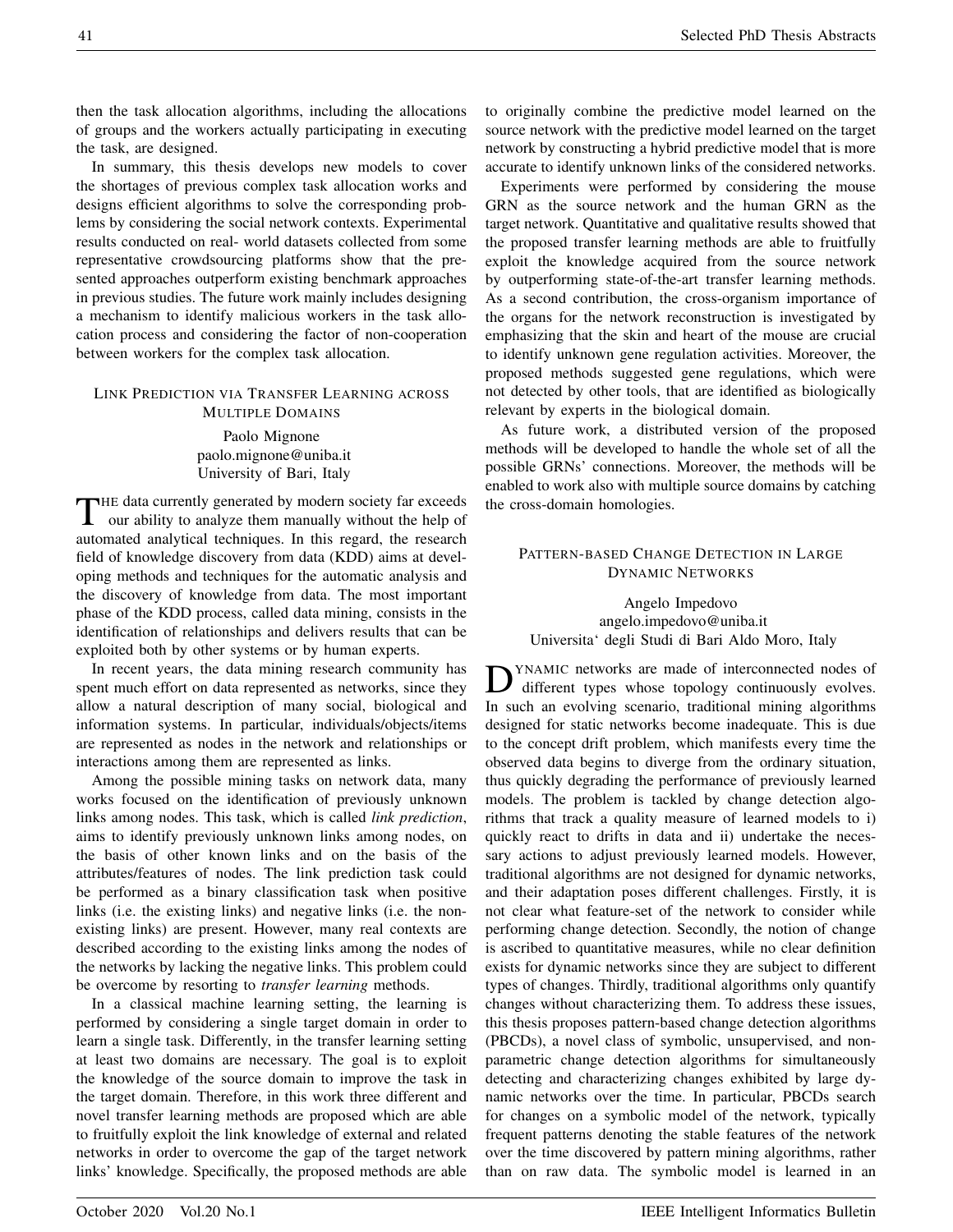unsupervised fashion without making any prior assumption on the data distribution.

The thesis collects different contributions concerning PBCDs. Specifically, the KARMA algorithm (networK streAm macRoscopic Microscopic chAnge) is proposed as the first PBCD algorithm adopting automatically sized time windows to seek changes as variations in the sets of frequent connected subgraphs over time. Then, KARMA is generalized into a general PBCD architecture in which to accommodate the definition of new PBCDs. Such architecture alternates the execution of a pat- tern mining step in which the symbolic model of the network is learned from incoming snapshots, a change detection step in which variations in the symbolic model are measured, and a change characterization step which characterizes the detected changes.

The architecture, implemented in an open-source framework for disseminating existing PBCDs and promoting the development of new ones, is leveraged to empirically evaluate a wide collection of PBCDs on real-world and synthetic networks. Results show that PBCDs are more accurate and efficient change detection approaches, and offer more accurate and more complete change characterizations than state-of-theart methodologies. Moreover, the effectiveness of PBCDs in real-world applications is shown by two applications in communication network analysis and process mining, respectively. Future directions of research may concern the development of more elegant PBCDs with alternative pattern mining, change detection, and characterization steps.

#### AUTOMATING VOCABULARY TESTS AND ENRICHING ONLINE COURSES FOR LANGUAGE LEARNERS

Jemma König jemma.konig@waikato.ac.nz The University of Waikato, New Zealand

THE past decade has seen massive growth in online aca-<br>demic courses, most of which are offered in the Endemic courses, most of which are offered in the English language. However, although more people speak English as their second language than as their first, online course providers do not offer language assistance. This thesis aims to remedy that by integrating domain-specific language resources into online content, taking advantage of Massive Open Online Courses for "content based language learning". Content-based language learning is the dual concept of learning a subject through a foreign language, and learning the foreign language by studying the subject. This type of content-based approach fits well with the idea of integrating language resources into existing online courses. However, doing so raises several challenges, three of which are addressed in this thesis.

First, courses teach subjects in particular domains, but supporting domain-specific language requires knowledge of specialized vocabulary. This thesis develops an automated approach to generating domain-specific corpora and wordlists, extracting domain-specific vocabulary in a way that can be applied to any online course. This has resulted in a set of automated applications that collect spoken and written content from online courses, build and annotate domain-specific corpora, and extract domain-specific wordlists based on the criteria used by the Academic Word List.

Second, acquiring and measuring language come hand-inhand. Tools that help learners acquire new language should also include methods for testing it. This thesis takes an existing general-purpose vocabulary test – the EFL Vocabulary Test – and automates it for domain-specific language. EFL uses a combination of real and imaginary words (pseudowords) to test learners' receptive vocabulary, the automation of which has resulted in two application. The first can be used to generate domain-specific pseudowords from domain-specific wordlists, using character-grams of a specified length; while the second is used in conjunction with the first to generate domain-specific vocabulary tests.

Third, for content-based language learning to be used successfully, the language components must be smoothly integrated into courses without disturbing the original content. Moreover, our first two challenges focused on single domainspecific words, yet vocabulary support should include not just single words, but also multi-word lexical items such as collocations and lexical bundles. The culmination of the work in this thesis has resulted in the creation of F-Lingo, a Chrome extension that works on top of FutureLearn MOOCs to provide online learners with language resources for domainspecific words, phrases (collocations and lexical bundles), and concepts. It is completely automated, though would also lend itself to selective teacher intervention.

Finally, a learner-based evaluation has been conducted, where 109 participants were tracked using the F-Lingo Chrome extension. This evaluation provided insight into the way in which learners interact with F-Lingo, showing, for example, that they spend more time looking at additional lexical information for concepts than they do for words or phrases. The next step would be to conduct an extensive longitudinal study, measuring learner's vocabulary before, during, and after using the Chrome extension, in turn measuring the effectiveness of F-Lingo as a language resource or for language acquisition. [\(https://researchcommons.waikato.ac.nz/handle/10289/12929\)](https://researchcommons.waikato.ac.nz/handle/10289/12929)

# DEVELOPING NEW TECHNIQUES TO IMPROVE LICENCE PLATE DETECTION SYSTEMS FOR COMPLICATED AND LOW QUALITY VEHICLE IMAGES

Meeras Salman Juwad AL-Shemarry Meerassalmanjuwad.al-shemarry@usq.edu.au University of Southern Queensland, Australia

INTELLIGENT transportation systems (ITSs) play a very<br>important role in people's lives in many respects. One of NTELLIGENT transportation systems (ITSs) play a very the most important ITS applications is for automatic number plate recognition systems. Over the years, many algorithms have been developed for detecting licence plates (LPs) from vehicle images or from a sequence of images in a video. Many existing ITSs work only under good conditions or normal environments.

It is still challenging to find effective techniques to identify LPs under difficult conditions, such as low/high contrast, bad illumination, foggy, dusty, or distorted by high speed or bad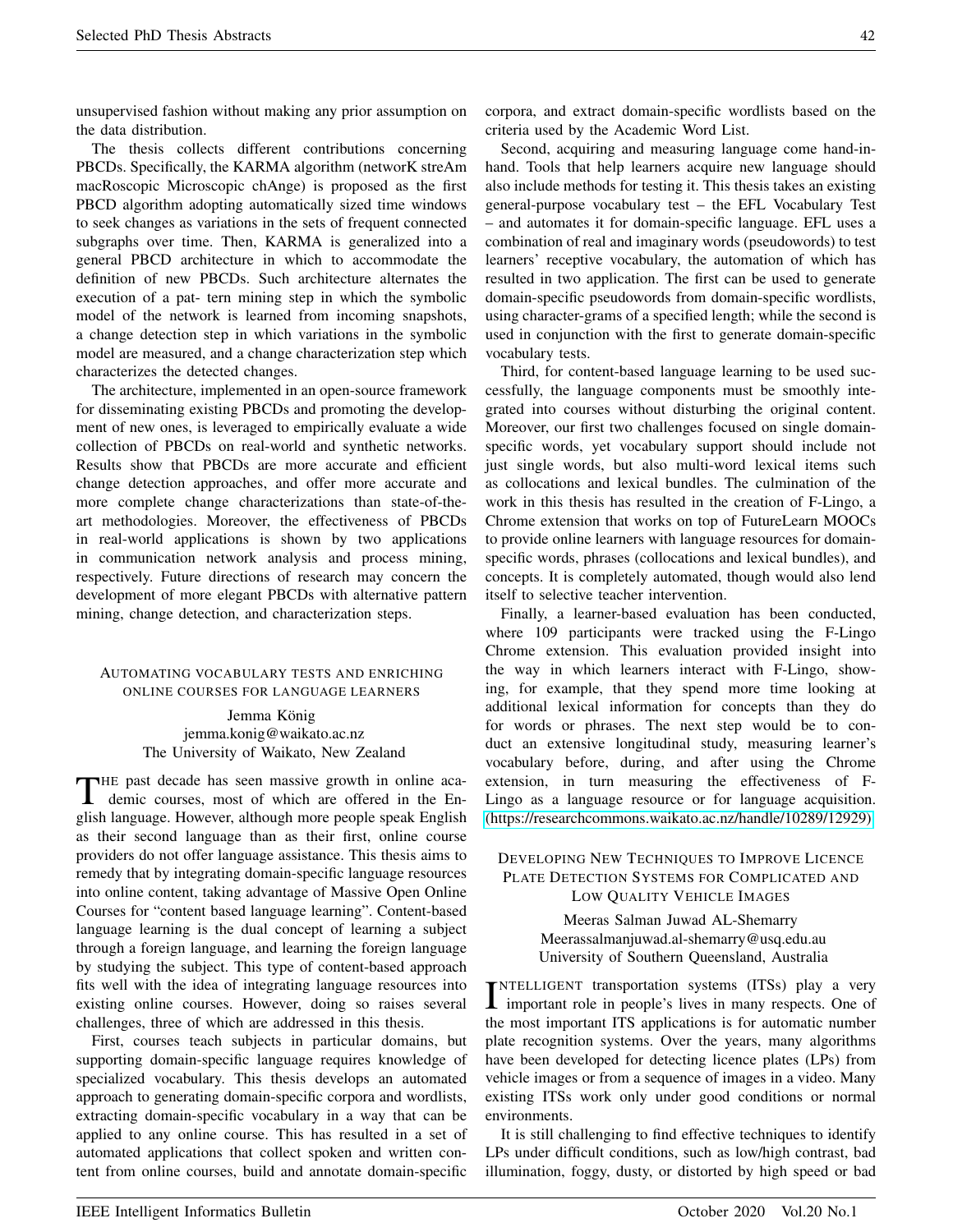weather. New techniques are needed to improve the performance of existing detection systems. The main contributions of this research as follows:

- 1) Effective methods were developed for detecting LPs under complicated conditions, such as low/high contrast, bad illumination, foggy, dusty, and distorted by high speed and bad weather. They improved the detection system performance with less execution time and a low false-positive rate.
- 2) Presenting new preprocessing and extraction techniques that can improve the classification accuracy.
- 3) Investigating which method is better to achieve the main requirements of an LPD system under difficult conditions.

The research significance is that the proposed methods can improve the performance of the existing ANPR systems under complicated conditions. In addition, the outcomes will contribute to increasing the quality of transport systems with better efficiency and safety.

The motivation of this research is to select good software components for detecting complicated LP problems. Those components play an important role in the quality of the LPD system. Therefore, the preprocessing and feature extraction techniques should be selected and developed carefully to improve system weaknesses.

In this thesis, novel methods are developed for licence plate detection (LPD) systems to extract key features, and classify the LP region from complicated vehicle images based on preprocessing methods and machine learning algorithms with several types of texture descriptors.

In order to identify LPs from complicated vehicles images, four LPD methods were developed in this research. The first, is a three-level local binary pattern operator based on an ensemble of Adaboost cascades classifiers. The second method, introduces a new texture descriptor based on a multilevel preprocessing stage with extended local binary pattern descriptor using an extreme learning machine classifier. The third, develops learning-based preprocessing methods using a local binary pattern and a median filter histogram of the oriented gradient with support vector machine classifier for detecting complicated LPs. Finally, for identifying distorted LPs using hybird features, median robust extended local binary pattern and speeded-up robust with an extreme learning machine classifier. The experimental results show that both of the third and fourth algorithms perform very well in LP detection accuracy rate compared with first and second algorithms. Also, the false positive rate (FPR) for both methods is better than those algorithms. The second and fourth methods carry out significant classification of different types of LP key features. The first approach takes much less execution time and produces high FPR compared to the three other methods. But it was a good technique for selecting suitable preprocessing and extraction methods, for detecting LPs from low quality vehicleimages.

The experimental results proved the efficiency of the proposed approaches for detecting difficult regions of the LP inside a vehicle image. The findings suggest that the outcomes of this study can improve the performances of existing LPD systems. They can assist in law enforcement with an ITS system. Also, it can be effectively used to detect LPs in realtime applications under difficult conditions. Method 1: The overall performance evaluation for detection, precision, and Fmeasure rates are 98.56%, 95.9%, and 97.19%, respectively, with an FPR of 5.6%. The average detection time for the whole system per vehicle image was 2.001ms. Method 2: The detection accuracy and FPR compare with Method 1 were improved by 0.54% and 0.56%, respectively. The classification and detection rates are 99.78% and 99.10%, respectively, with an FPR of 5%. The average execution time for the whole detection system per vehicle image was 2.4530ms. Method 3: This method yielded an excellent improvement over existing methods, a 4% improvement for the FPR, and 1.50% for accuracy with execution time. The overall performance evaluation for the object localization metrics of the detection or recall rate is 99.62%, with an FPR of 1.675%. The average of the runtime for the whole detection system per vehicle image was 2.2187ms. Method 4: The accuracy and detection rates are 97.92% and 99.71, respectively, with the FPR of 2.24%. The average runtime for the whole detection system per vehicle image was 2.108 ms. The method was superior in the performance and execution time over the existing proposed methods in this research.

The future work will investigate the possibility of using those methods to improve ANPR applications. To facilitate the further development of this work, a few key areas below have been explored.

Concerning the first and second algorithms, they can be improved to further reduce the false positive rate and extraction time using the preprocessing techniques.

One future improvement could be to eliminate those LP objects that look like the LP and have the same characteristics as LP regions, such as texts or commercial signs and logo objects. This step would decrease the processing time as well as the memory required to process the LP detection task.

In addition, using a combination of several supervised machine learning algorithms instead of a single one is very efficient. This is a preferable solution for capturing more information about the LP area and increase the detection system and classification accuracies. Those methods can be applied to different types of LP datasets, such as Australian car LPs, Arabic car LPs, and so on. More generally the proposed methods could be used by other fields that are related to objects detection subjects. Due to using supervised learning techniques, there is no limitation in those methods which are associated with objects shape, color, and edge and so on.

Further study is required to take account of other challenges and to enhance this work for dealing with other difficult conditions, such as licence plates with difficult tilt, rain, and snow in images. The detected LPs are normally stored as images in the memory and used by transportation systems to complete their tasks. This needs more storage devices, therefore, the LP recognition stage is required. This stage works to recognize the LP number as a text using deep learning algorithms and template matching techniques with optical character recognition (OCR).

This thesis studied offline detection methods, but it is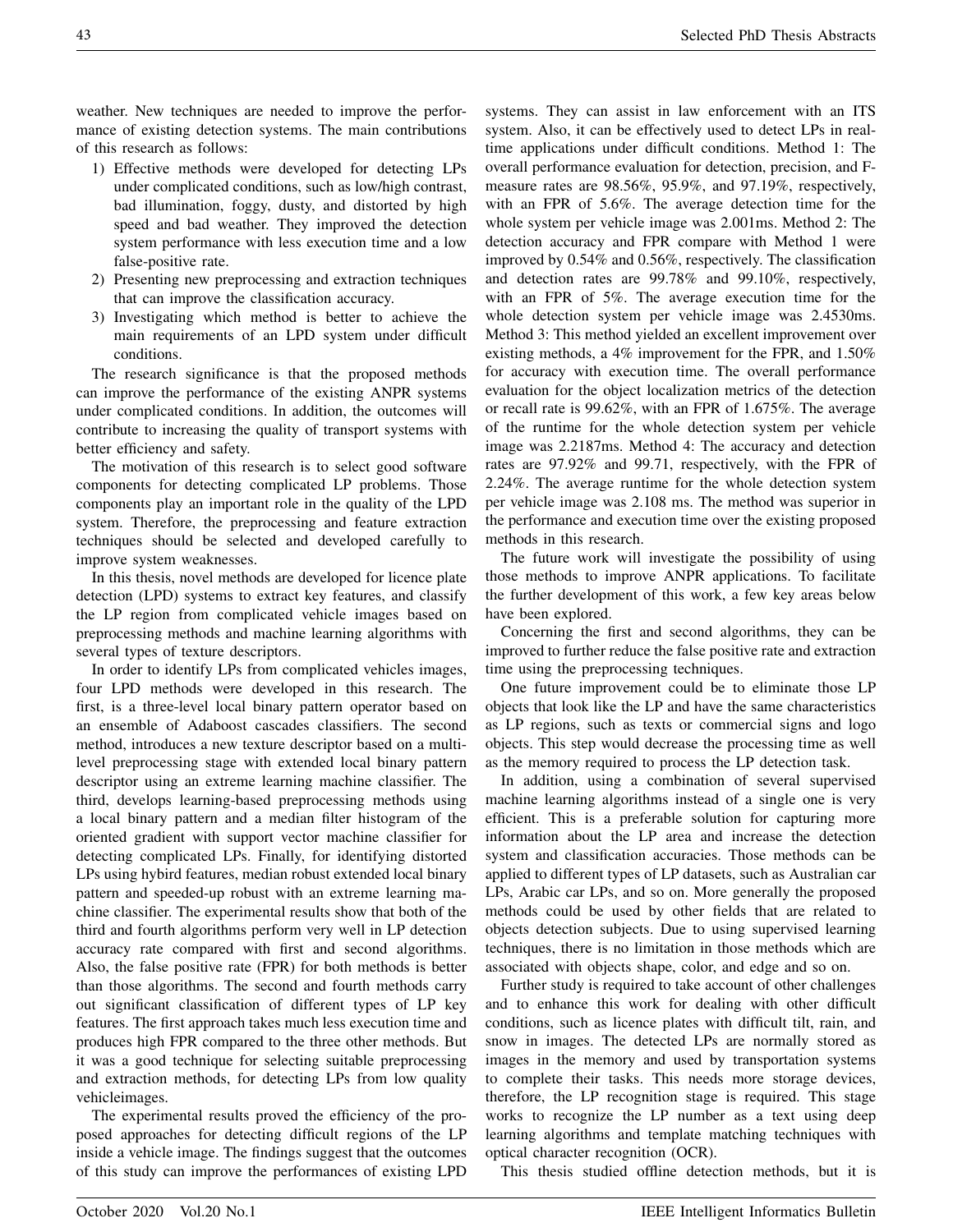desirable for this work to be applied to real online LPD systems to see the impact of this research. This will require more work. Therefore, all of the proposed methods need to be employed for online detection. This would be a significant achievement in the field of transport systems for work under difficult conditions.

#### IMPROVED K-MEANS CLUSTERING ALGORITHMS

# Tong Liu t.liu@massey.ac.nz Massey University, New Zealand

K-MEANS clustering algorithm is designed to divide the data points into subsets with the goal that maximizes the data points into subsets with the goal that maximizes the intra-subset similarity and inter-subset dissimilarity where the similarity measures the relationship between two data points. As one of the most popular and widely used unsupervised machine learning techniques, K-means clustering algorithm has been applied in a variety of areas such as artificial intelligence, data mining, biology, psychology, marketing, medicine, etc.

The result of K-means clustering algorithm depends on the initialization, the similarity measure, and the predefined cluster number. Previous research focused on solving a part of these issues but has not focused on solving them in a unified framework. However, fixing one of these issues does not guarantee the best performance, so that it is significant to conduct further research to improve it. This thesis conducts an extensive research on K-means clustering algorithm aiming to solve the issues of the initialization, the similarity measure, and the determination of cluster number simultaneously.

First, the Initialization-Similarity (IS) clustering algorithm is developed to solve the issues of the initialization and the similarity measure of K-means clustering algorithm in a unified way. Specifically, the initialization of the clustering is fixed by using sum-of-norms (SON) which outputs the new representation of the original dataset and the similarity matrix is learnt based on the data distribution. Furthermore, the derived new representation is used to conduct K-means clustering.

Second, a Joint Feature Selection with Dynamic Spectral (FSDS) clustering algorithm is developed to solve the issues of the cluster number determination, the similarity measure, and the robustness of the clustering by selecting effective features and reducing the influence of outliers simultaneously. Specifically, the similarity matrix is learnt based on the data distribution as well as adding the ranked constraint on the Laplacian matrix of the learned similarity matrix to automatically output the cluster number. Furthermore, the L2,1-norm is employed as the sparse constraints on the regularization term and the loss function to remove the redundant features and reduce the influence of outliers respectively.

Third, a Joint Robust Multi-view (JRM) spectral clustering algorithm is developed. JRM considers information from all views of a multi-view dataset to conduct clustering while solving initialization, similarity measure, cluster number determination, feature selection, and outlier reduction issues for multi-view data in a unified way. Extensive experiments have been carried out to evaluate the performance of all the proposed algorithms on real-world data sets from UCI machine learning repository. The results obtained and presented in the thesis show that the proposed algorithms outperformed the state-of-the-art comparison clustering algorithms. More specifically, the proposed IS clustering algorithm increased average ACC by 6.4% and 3.5% compared to K-means and Spectral clustering algorithm on data sets Digital, MSRA, Segment, Solar, USPS, USPST, Waveform, Wine, Wireless, and Yale. The proposed FSDS clustering algorithm increased average ACC by 12.56%, 4.43%, 5.79%, and 11.68% respectively compared to K-means clustering algorithm, spectral clustering algorithm, clustering with adaptive neighbors algorithm, and robust continuous clustering algorithm on datasets Cardiotocography, Diabetic Retinopathy, Parkinson Speech, German Credit, Australian Credit Approval, Balance Scale, Credit Approval, and Musk. The proposed JRM algorithm increased average ACC by 41.95%, 33.49%, 40.01%, 34.38%, and 39.32% respectively, compared to best K-means clustering, concatenation-based K-means clustering, graph-based system algorithm, adaptively weighted Procrustes algorithm, and multi-view low-rank sparse subspace clustering algorithm on datasets 3Source, Washington, Flowers, Texas, Wisconsin, and Cornell.

The proposed clustering algorithms in this thesis solve the determination of the cluster number K, initialization, similarity measure and robustness issues of K-means clustering algorithm in a unified way. In addition, the convergences of the proposed optimization methods for the proposed objective functions are theoretically proved. The proposed algorithms can be used in a wide range of applications such as customer behavioral segmentation, anomalies detection, cyber security, sensor measurements sorting, inventory categorization, etc.

## CONTRIBUTION TO THE DEVELOPMENT OF ALGORITHMS BASED DEEP LEARNING ARCHITECTURES FOR MOBILE ROBOTIC'S APPLICATIONS

Nabila ZRIRA nabilazrira@gmail.com University Mohammed V, Rabat, Morocco

**M** OBILE robotic encounters many problems as robots move into dynamic environments. Particularly, the large OBILE robotic encounters many problems as robots amount of variety faced in real-world environments is extremely difficult for existing robotic applications to handle. This requires the use of machine learning methods, which can learn models for each task. Most of these methods require significant hand-designed representations to learn classification models. However, designing good features is crucial to the success of a machine learning algorithm for a specific problem, such features are often unintuitive and need considerable effort to design.

Recently, deep learning can solve these problems by learning features directly from data without any human intervention. In such architectures, the inference consists of a series of matrix multiplications to weight inputs followed by elementwise non-linear operations, and thus justify that the inference does not require optimization. Due to these advantages, we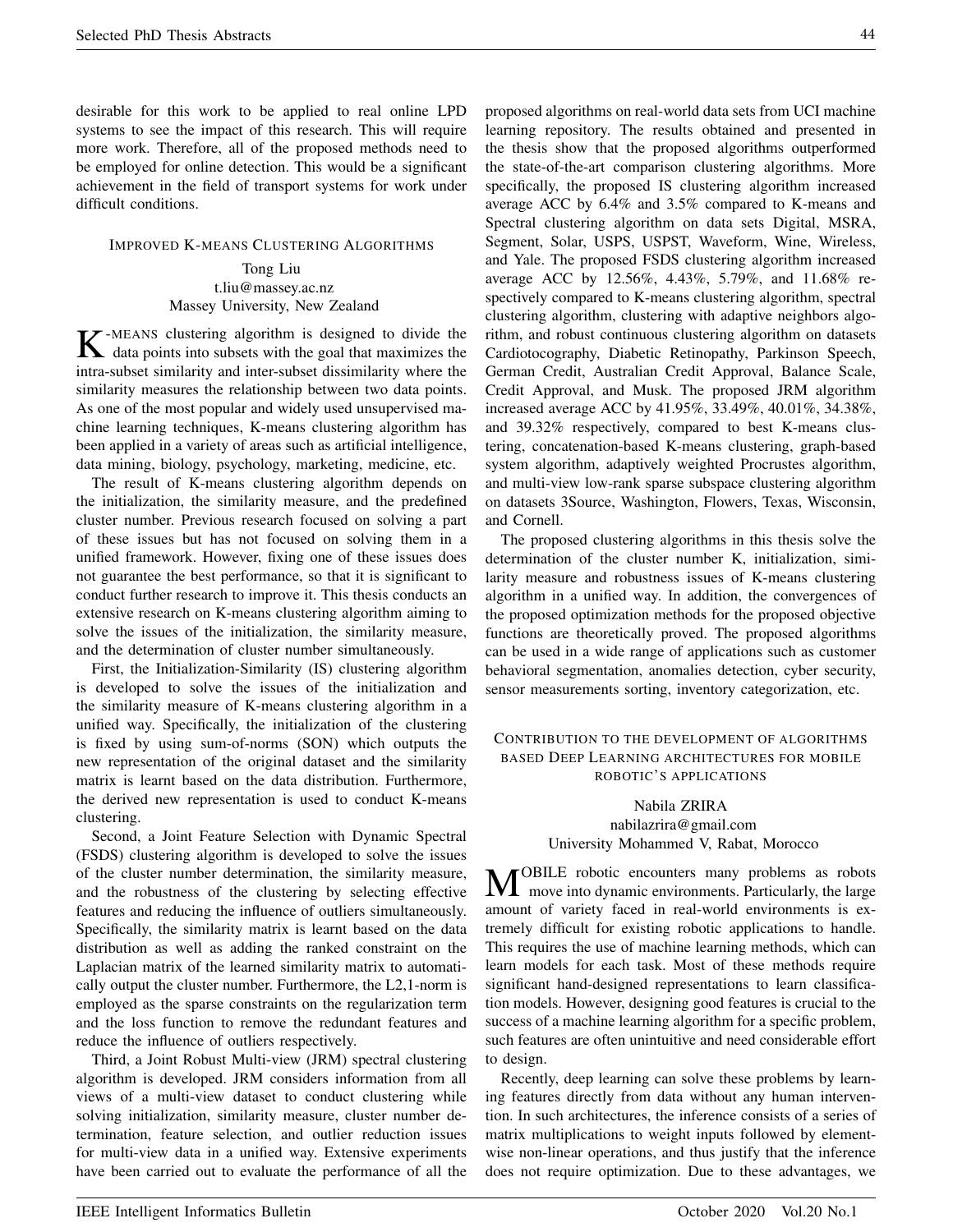propose different approaches in the context of mobile robotic applications using the existing deep learning methods.

This dissertation presents a direct application of deep learning in different mobile robotic tasks including object and scene classification as well as topological navigation and is encompassed in three major parts. In the object classification part, we propose several approaches using 2D/3D descriptors and Deep Belief Network (DBN). In the first contribution, we propose many local and global approaches for classifying both 2D and 3D objects using 2D/3D Bag of Words as well as our new global descriptor Viewpoint Features Histogram- Color (VFH-Color). VFH-Color combines both the color information and the geometric features extracted from the previous version of Viewpoint Features Histogram (VFH). In the second contribution, we extract geometric features from the segmented 3D point clouds using the VFH descriptor and then we learn these features with both generative and discriminative DBNs to evaluate their performance in the context of 3D object categorization.

The second part tackles the scene classification including two main contributions. The first one is centered on biologically inspired methods for representation and classification of indoor environments. It combines gist features and discriminative DBN, which showed previously its performance in object classification. The second contribution provides a new multimodal feature fusion for robust RGBD indoor scene classification. This approach consists of two separate Convolution Neural Networks (CNNs) trained on RGB and depth images, then combined with a late fusion network.

The last part presents our contributions in the topological navigation field. First, we propose a new method of exploring indoor environments by an autonomous mobile robot, as well as building topological maps. In this contribution, we define a new topological map building concept using global visual attributes that are extracted from omnidirectional images. Second, we extend our previous work by using Convolution Long Short-Term Memory (C-LSTM) to perform scene recognitionbased topological mapping and localization. The C-LSTM involves CNN layers to extract features from the input data combined with LSTM to consider the information of the previous frames, thus learning the temporal dependencies of the robot movement.

The results obtained during this thesis are globally very promoting and encouraging. However, we focus on the limitation of some approaches and the problems encountered throughout these works, and, at the same time, the possible solutions to overcome them. Training deep neural networks with large datasets requires an increasing amount of computation resources. This might take from hours to weeks depending on the dataset, the computational power, and the algorithms being used for the training. However, the common limitation of all our approaches depends on the hardware used to learn our data. In our experiments, we used only the CPU device because of the limited graphic memory of our GPU card. Therefore, we fixed a limited number of epochs and the small size of image datasets, which may influence the obtained results. In future work, we will implement our approaches on the GPU card to be massively parallelized and thus sped up.

Since our 2D/3D object classification approaches in the first part showed good results compared with the state-of-the-art, we will extend our work to object grasping which constitutes an essential component in an autonomous robotic manipulation system operating in human environments.

In the second part, we will exploit the object classification results to perform indoor scene recognition through the objects present in the scene. We will assign a probability to each object class, then count all the object probabilities to predict the scene class. In this way, the object and scene classification will be two dependent tasks that can be used in mobile robotic navigation.

In the last part, we will propose a semantic navigation approach based on the sequence to sequence learning. Such an approach will provide high-level communication between robots and humans. Besides omnidirectional and RGB images, in the next work, we will integrate depth information to perform navigation with RGBD sensors.

## DATA MINING FOR PERSONALISED CLINICAL DECISION SUPPORT SYSTEMS

# Wee Pheng Goh weepheng.goh@usq.edu.au University of Southern Queensland, Australia

TITH the addition of new drugs in the market each year, the number of drugs in drug databases is constantly expanding, posing a problem when prescribing medications for patients, especially elderly patients with multiple chronic diseases who often take a large variety of medications. Besides the issue of polypharmacy, the need to handle the rapid increase in the volume and variety of drugs and the associated information exert further pressure on the healthcare professional to make the right decision at point-of-care. Hence, a robust decision support system will enable users of such systems to make decisions on drug prescription quickly and accurately.

Although there are many systems which predict drug interactions, they are not customised to the medical profile of the patient. The work in this study considers the drugs that the patient is taking and the drugs that the patient is allergic to before deciding if a specific drug is safe to be prescribed. To exploit the vast amount of biomedical corpus available, the system uses data mining methods to evaluate the likelihood of a drug interaction of a drug pair based on the textual description that describes the drug pair. These methods lie within the prediction layer of the conceptual three-layer framework proposed in the thesis. The other two layers are the knowledge layer and the presentation layer. The knowledge layer comprises information on drug properties from drug databases such as DrugBank. The presentation layer presents the results via a user-friendly interface. This layer also obtains information from the user the drug to be prescribed and the medical profile of patients. Models used in these data mining methods include the network approach and the word embedding approach. A survey conducted on dentists found positive response in the use of such a system in helping them in drug prescription which result in a better treatment outcome.